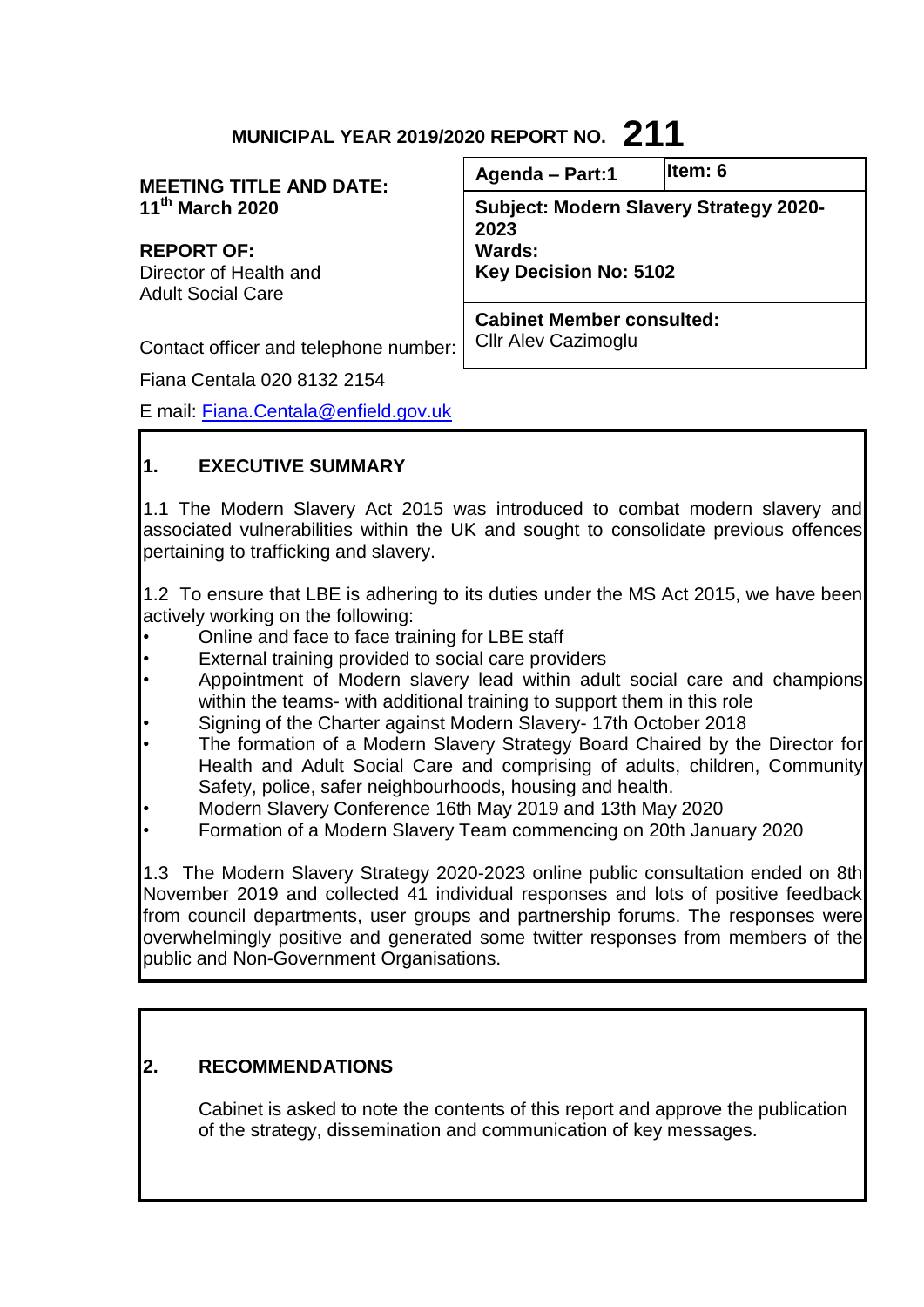### **3. BACKGROUND**

- 3.1 The Modern Slavery Act 2015 places new duties on to local authorities as first responders to provide the necessary support and protection to potential victims of modern slavery. This role will continue to be met by the respective Multi Agency Safeguarding Hubs in Adult and Children services.
- 3.2 This Act also sets out measures for a more effective response to issues relating to the alleged perpetrators; including stronger law enforcement, harsher punishments for perpetrators, measures to protect and support victims and with the overall aim to reduce incidents of modern slavery and human trafficking. To achieve this, Enfield Council will be working jointly with Enfield & Haringey BCU (Met Police) to develop a team to ensure compliance with the Act and to disrupt the criminal activity and prosecute the gang members responsible.
- 3.3 This plan has been set for a 3-year period due to the Act being in its infancy and the current consultations that are underway by central government. This will enable Enfield Council to make changes in line with central government when necessary**.**
- 3.4 The strategy aims to be free from jargon and in plain English. This is in line with Care Act and Modern Slavery Act requirements. The document has been constructed in a way which will enable it to support the consultation and also help to raise awareness about Safeguarding Potential Victims of Modern Slavery.
- 3.5 Enfield will be encompassing the governments 4P's to aid our approach: Prevent, Protect, Pursue, Prepare.
	- Prevent Raising Awareness, Intelligence gathering and reporting, Disruption and intervention
	- Pursue Investigate and prosecute
	- Protect Short, medium and long-term protection and support for the vulnerable
	- Prepare Have arrangements in place to facilitate above and undertake major operations

#### **Key Considerations:**

3.6 The Strategic Safeguarding Team have completed training for over 300 council employees and continues to support local business to understand the importance of thorough worker checks and employee rights. The Strategic Safeguarding Team has also developed online training modules for staff to keep their knowledge base up to date. This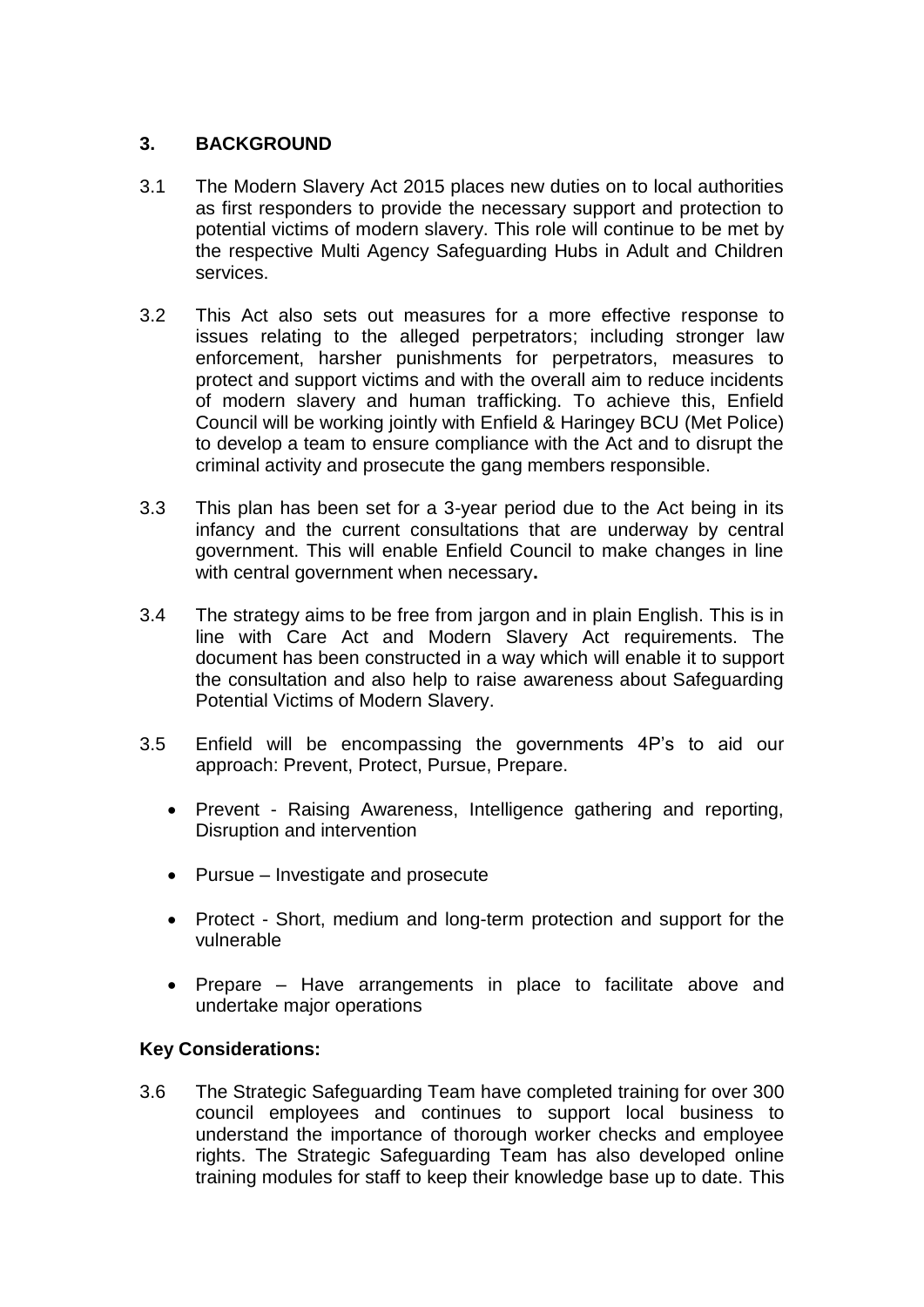training has now been made compulsory for all new staff members across the whole council.

- 3.7 A modern slavery lead has been appointed and has been in post since August 2018 and sits in the Strategic Safeguarding Team. Due to the complexities surrounding modern slavery, there continues to be a need for all departments to remain involved from social services to housing to community safety. To ensure cross departmental working a Modern Slavery Board was established on  $5<sup>th</sup>$  November 2018 and continues to be chaired by the Director for health and Adult Social Care. The Board meets every six weeks to lead in completing audit tool kits, discussing training development for front line staff with possible opportunities for shared training days. The Board also takes forward specific pieces of work, which are of interest to the group, and will improve the safety and response to reports of harm to adults at risk.
- 3.8 The first ever Modern Slavery Conference was held at the Dugdale Centre on 16<sup>th</sup> May 2019. This event was supported by the Director for Health and Social Care and Cllr Cazimoglu who both took the time to speak at the event. Due to the success of the event another one has been scheduled for  $13<sup>th</sup>$  May 2020 and will be extended to local businesses alongside practitioners.
- 3.9 Enfield is the first borough and council nationally to implement a Modern Slavery Team with the local police unit. The team will run alongside existing safeguarding teams. The team will consist of a team manager and two council investigators. They will be supported by two civilian police officers and a Detective Inspector. The objective of the Modern Slavery Team is to look at contextual modern slavery issues by establishing patterns and trends and to jointly investigate gangmasters and criminal behaviours at a higher level. Concerns for potential victims will continue to be referred to the respective Multi Agency Safeguarding Hubs (MASH) for enquiries to be completed. Or if the level of risk is very high the case will be referred to the police immediately. Due to these initiatives that have been implemented by Enfield Council, Sharon Burgess and Fiana Centala were nominated for an Anti-Slavery Day Award by the Human Trafficking Foundation. The Modern Slavery Team idea has been shared with other local authorities and Enfield's model has been picked up by Haringey and Waltham Forest.
- 3.10 Enfield has been trying to improve practice and coordinate a joined-up approach with counterparts in London. This saw the establishment of the London Modern Slavery Leads group which is chaired by Sharon Burgess who is the Head of Safeguarding and Principal Social Worker at Enfield Council. This group is supported by the London Councils and the Human Trafficking Foundation.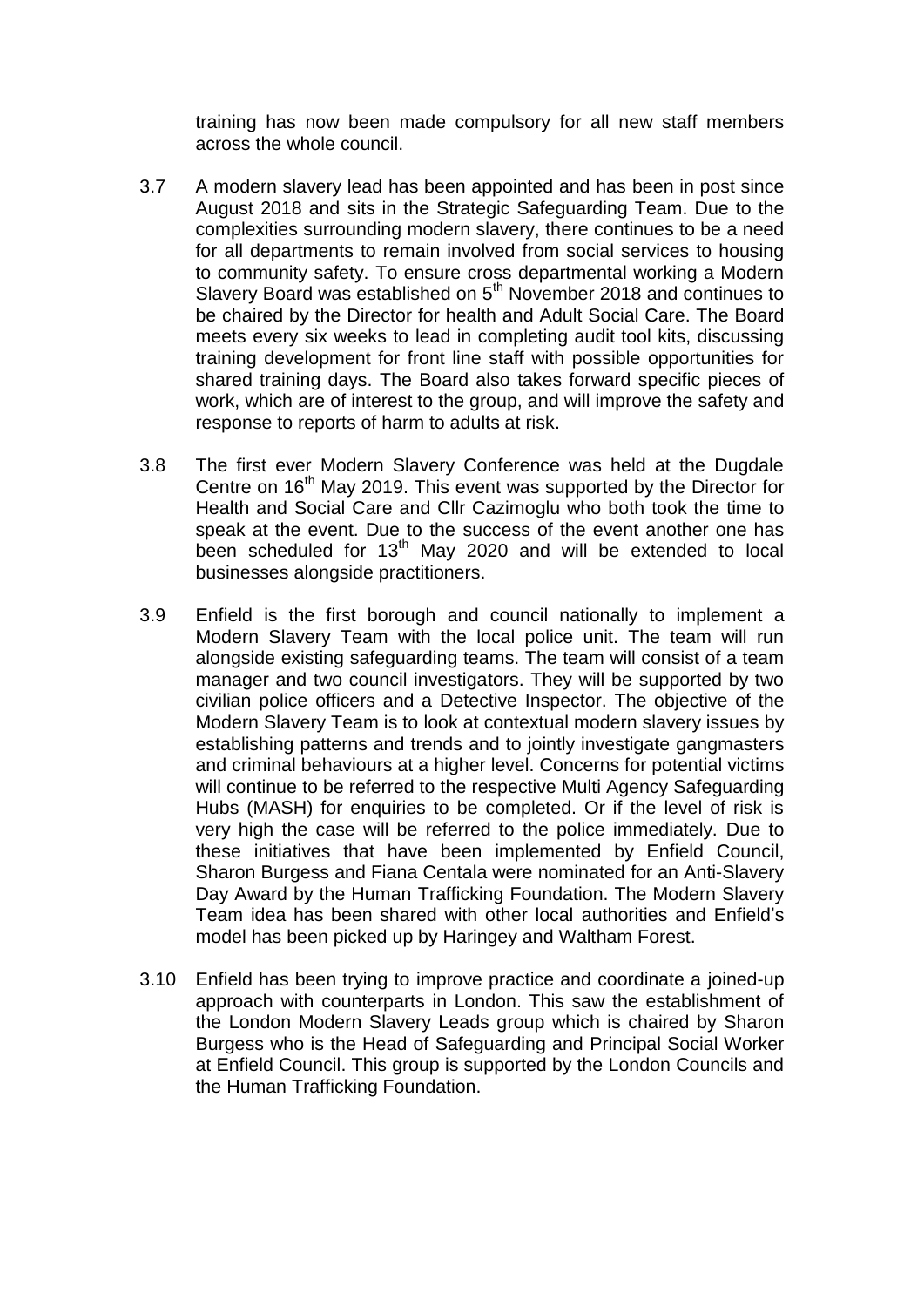### **4. ALTERNATIVE OPTIONS CONSIDERED**

The Modern Slavery Act 2015 places a statutory duty on local authorities to work towards the national Modern Slavery Strategy 2014 in providing a targeted response to this crime. Enfield's Strategy has detailed our ambitions and our three-year action plan to ensure compliance with our statutory requirements.

# **5. REASONS FOR RECOMMENDATIONS**

With the commencement of the 3-month consultation, there is an opportunity to raise awareness about modern slavery and for Enfield residents to contribute to the priorities that the Modern Slavery Team will be focussing on.

#### **6. COMMENTS FROM OTHER DEPARTMENTS**

#### **6.1 Financial Implications**

There have been two PO1 posts created which will cost £100k (on current pay scales), with on costs and £20k training costs, totalling £120k as a result of this scheme.

In the Medium-Term Financial Plan, there is an investment of £120k to fund the scheme. This will be included as part of the Budget Report and Medium-Term Financial Plan to full Council in February 2020.

# **6.2 Legal Implications**

The Modern Slavery Act 2015(MSA) is aimed at combating crimes of slavery and human trafficking. The MSA recognises that businesses have a role to play in tackling these crimes. Section 54 of the MSA requires commercial organisations having a turnover of £36 million or more to publish an annual slavery and human trafficking statement. The statement must disclose what steps the organisation has taken to ensure that human trafficking is not taking place in any of its supply chains or its businesses. The procurement of goods and services will be part of a business' supply chain. As such, a customer should consider whether to include wording in their supply agreements that prohibits the use of forced or trafficked labour.

Although section 54 of the MSA only applies to organisations that meet the turnover threshold, smaller organisations can choose to make a statement voluntarily. The updated Home Office guidance, Transparency in Supply Chains etc. A practical guide), encourages all businesses, regardless of turnover, to be open and transparent about their recruitment practices, policies and procedures regarding modern slavery and human trafficking, and to take steps that are consistent and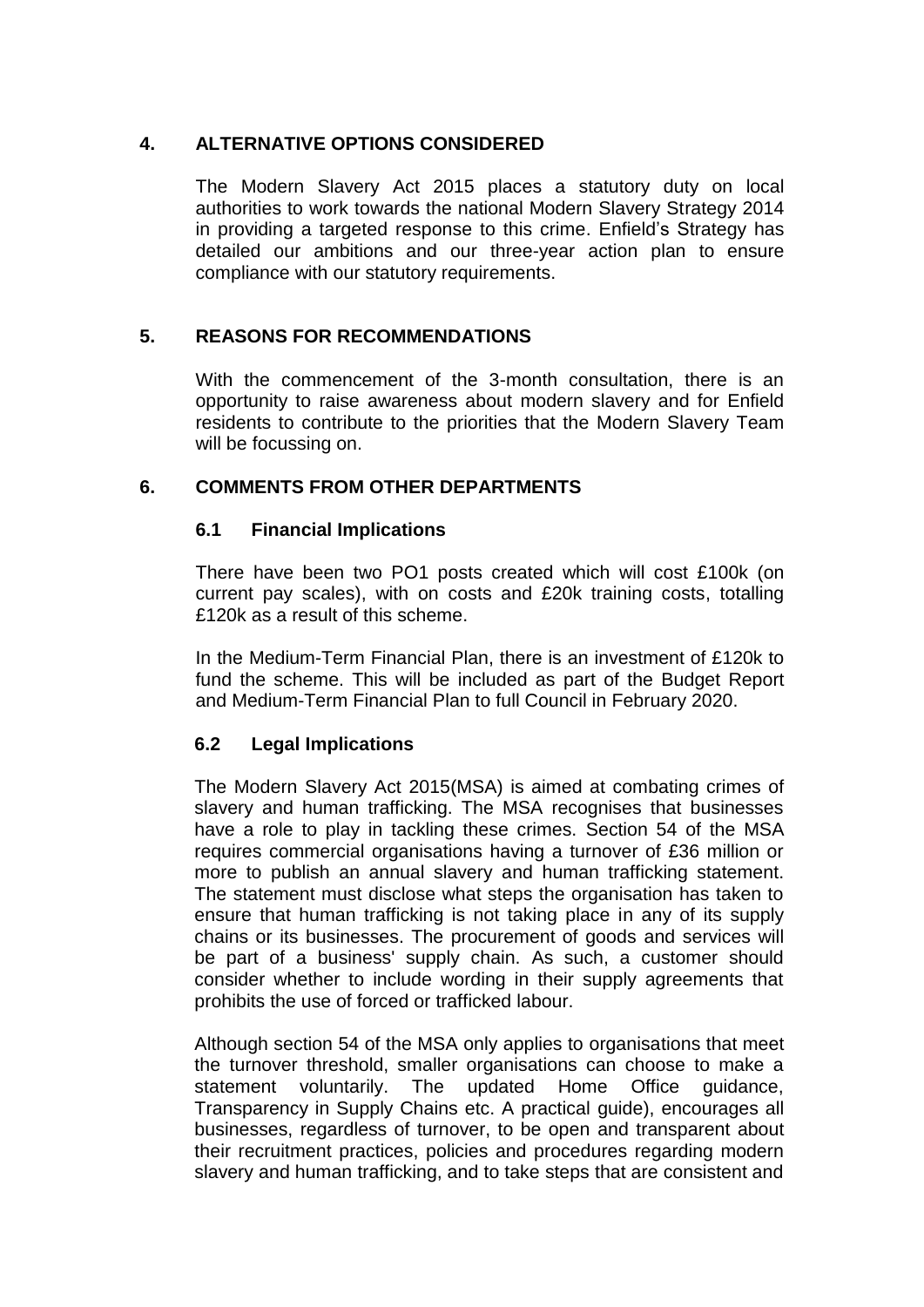proportionate with the organisation's sector, size and operational reach (paragraph 3.14, Transparency in Supply Chains etc. A practical guide).

Organisations making a voluntary statement may wish to include the items suggested in section 54 of the MSA, which includes information on: **Structure**: The way the organisation is structured, its business and supply chains; **Policies**: Its policies (if any) relating to modern slavery and human trafficking; **Due diligence** :Its due diligence processes relating to slavery and human trafficking; **Risk**: The parts of its business and supply chains at risk of slavery and human trafficking and the steps taken to manage that risk; **Effectiveness**: Its effectiveness in ensuring that slavery and human trafficking is not taking place in its business or supply chains, measured against appropriate performance indicators; **Training**: Details of training provided for its staff on slavery and human trafficking.

A number of international instruments require the UK government and its agencies, to combat human trafficking. The Modern Slavery Act 2015 creates defences for victims of human trafficking. Defences may fall under: The European Convention for Human Rights, 1953 (Article 4 prohibits slavery and forced labour), the government's Updated National Action Plan on Modern Slavery and The United Nations Guiding Principles. Other relevant legislation is the EU Trafficking Directive 2011, the Council of Europe Convention on action against trafficking in human beings, the Housing act 1996, the Care Act 2014 and the Homelessness Reduction Act 2017.

#### **7. KEY RISKS**

Risks have been considered and are included within other sections of this report. The aim of the strategy is to mitigate risks. Once the team is formed, they will actively manage their risks on an ongoing basis. Foreseeable risks include:

- Check for anti-slavery clauses in contracts with suppliers and making amendments where necessary.
- Incorporating anti-slavery compliance into other Council policies and standard procurement terms.
- Supply chains including service users who manage their own personal budgets and care homes/domiciliary companies Awareness-
- Public awareness
- Housing and social care support if the potential victim declines NRM support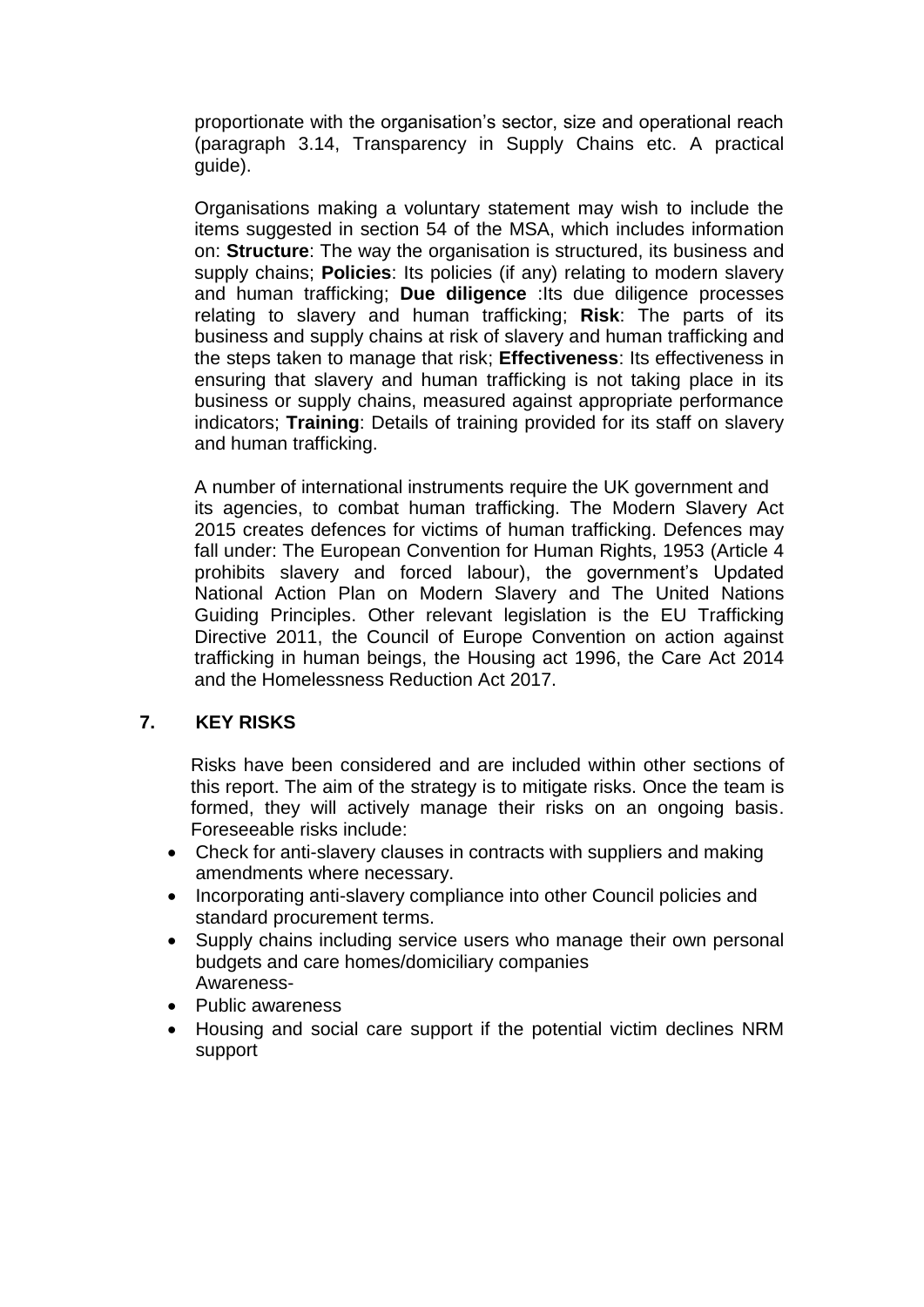#### **8. IMPACT ON COUNCIL PRIORITIES – CREATING A LIFETIME OF OPPORTUNITIES IN ENFIELD**

# **8.1 Good homes in well-connected neighbourhoods**

Joined up and targeted approaches to carrying out checks on Houses of Multi-Occupancy (HMOs) across the county to look for signs that occupants could be subject to modern slavery or human trafficking will help raise living conditions and lead to more prosecutions under the Modern Slavery legislation and roque landlords.

# **8.2 Sustain strong and healthy communities**

This proposal will help deliver on protecting those most in need by continuing to deliver the services and safeguarding measures they rely on by working with the Police and other partners to make Enfield a safer place to live, work and study whilst ensuring a robust response to crime

# **8.3 Build our local economy to create a thriving place**

Enfield is London's second largest industrial location and as such is potentially exposed to more possible cases of modern slavery. By completing thorough checks, we can improve the experiences of those working and living in Enfield.

# **9. EQUALITIES IMPACT IMPLICATIONS**

The options available have been considered for their potential impact on equalities. The aim of the team would be to run and review performance data on a quarterly basis demographics of those whom are referred to a service. It is expected that the running of a Service to statutory requirements will provide the necessary checks to ensure those whom due to age and/or disability (including mental health) are provided with the appropriate and least restrictive care and treatment where necessary and appropriate.

# **10. PERFORMANCE AND DATA IMPLICATIONS**

This report has set out the increasing pressure on the local authority as a result of modern slavery not naturally sitting within a specific service; resulting in reduced NRM referrals and mixed messages to professionals.

# **11. PUBLIC HEALTH IMPLICATIONS**

Safeguarding of adults at risk is recognised as a significant public health issue; preventing abuse and promoting of choice will increase wellbeing within these populations.